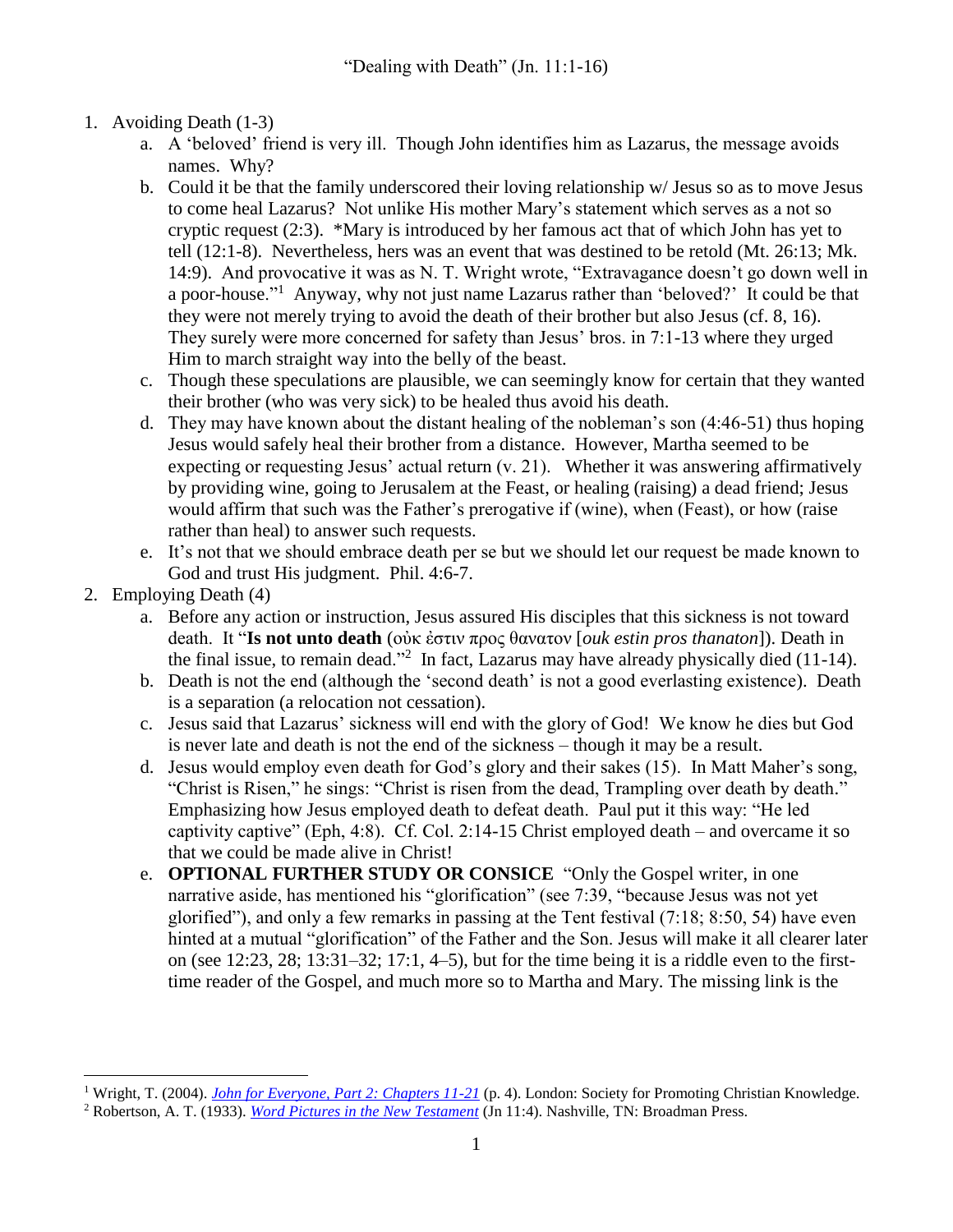thought that Jesus' "glorification," like his "exaltation" or "lifting up" (3:14; 8:28; 12:32– 33), comes to realization paradoxically in his death on the cross (see  $12:23-24$ )."<sup>103</sup>

- 3. Allowing Death (5-6)
	- a. Our love seeks to avoid pain, conflict, sorrow, loss, etc. They sent a message to Jesus that the one whom He loved "phileo" (brotherly love) was sick, hoping to prevent death. However, Jesus loved "agape" (sacrificial love) them so He allowed death.
	- b. The principle that Jesus knew what He'd do (obviously in line with the Father's will) is assumed (6:6).
	- c. He loved them "so" *not*, He loved them "but."
	- d. God loved Adam and Eve and "so" He kept them from the tree of life so that they would die! Their sin had already incurred a spiritual death i.e. separation or break in the fellowship and to live evermore in that condition would prove tragic. Allowing a physical death due to natural consequences of sin also gave means for Christ to literally die for us.
	- e. Many believers may not understand these logistics but they are necessary for our substitutionary atonement!
	- f. Studying and listening to biblical preaching is so important because in the Word of God we find answers to the most profound questions – we find redemption and eternal life in the living Word of God!
	- g. Heb. 9:26b-28. "But as it is…" Graciously, we are appointed to death so that we can be resurrected. Spiritually, we die to self and sin and live unto Christ (Ro. 6:1-5; Phil. 1:21).
	- h. On the immediate and practical side of Jesus' waiting is that a resurrection is much more powerful than a healing.
	- i. After four days (17), there was no mistake that Lazarus was dead! Even the superstitious would acknowledge the spirit of Lazarus had left and such was no resuscitation.
	- j. Furthermore, delay ultimately strengthens our faith. Rather than the impatience of a microwave and 5G speed generation, the toil of waiting and labor in the meantime produces faith and maturity. Mr. Miyagi did not tell Daniel what he was up to by having Daniel paint, sand, and wax… the end results of God's sanctifying us is spectacular and beneficial rather than lazy, spoiled, inefficient (good for noth'n) attitudes and weak faith that instant/superficial convenience produce.
- 4. Facing Death (7-15)
	- a. It is clear that Jesus strategized (avoided) premature conflicts as his hour had not yet come. Nevertheless, he trusted God and, no doubt, prayed for guidance and affirmation before positioning Himself in a vulnerable position (not putting the LORD to the test). Jesus' decision to go back to Judea was met with the obvious reminder of what had recently happened (e.g. vv. 8, 16; 5:18; 7:1; 8:37, 40, 59; 10:31, 39).
	- b. Jesus relied on the Father's will but He also knew that going to Judea would prove to be His ultimate death. Wright pointed out: "The chapter begins with the disciples warning Jesus not to go back to Judaea; it ends with the **high priest** declaring that one man must die for the people (verse 50)."<sup>4</sup>

 $\overline{a}$  $10$  In all the other instances which speak of the Jesus' "glorification" or "exaltation," the operative title is "Son of man" (3:14; 8:28; 12:23; 13:31), not "Son of God." Jesus in fact rarely uses the full term, "Son of God," for himself, preferring "the Son" or "the Son of man" (see only 3:18, 5:25, and 10:36). A likely reason for "Son of God" here is the wordplay between "the glory *of God*" (τοῦ θεοῦ) and "the Son *of God*" (τοῦ θεοῦ) being "glorified" (italics added).

<sup>3</sup> Michaels, J. R. (2010). *[The Gospel of John](https://ref.ly/logosres/nicnt64jn3?ref=Bible.Jn11.4&off=2065&ctx=of+the+kind+before.+~Only+the+Gospel+writ)* (p. 616). Grand Rapids, MI; Cambridge, UK: William B. Eerdmans Publishing Company.

<sup>4</sup> Wright, T. (2004). *[John for Everyone, Part 2: Chapters 11-21](https://ref.ly/logosres/evry64jn02?ref=Bible.Jn11.1-16&off=4622&ctx=s+also+about+Jesus.+~The+chapter+begins+w)* (p. 3). London: Society for Promoting Christian Knowledge.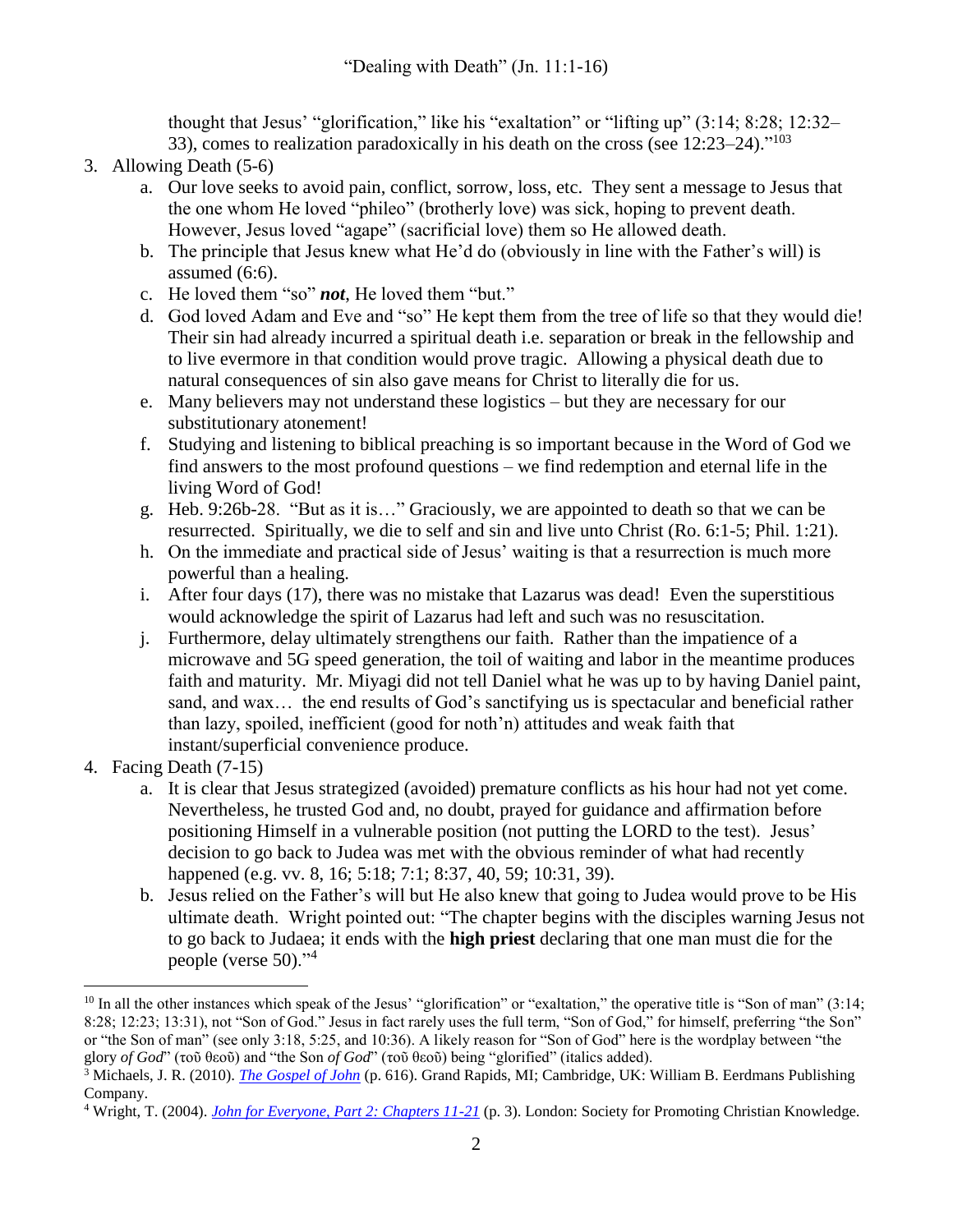- c. Jesus tells them that they must walk in the light of day while it is provided. Interestingly, he used the preposition "in" not "by" (10). Again, I think Wright is right when he says that this means that following Jesus is walking in the daylight. Following Jesus assures that we will be most efficient in our growth, ministry, and overall kingdom participation. It is shameful to waste the light provided in Christ. We must walk circumspectly (wisely) and navigate with discernment (see Eph. 5:14-16), prayer (Matt. 6:33), and biblical wisdom (Ps. 119:105; Jn. 15:4). And if Jesus says, "Let's go," we need to follow w/o hesitation even when it's counterintuitive.
- d. See **Further Consideration** on the "daylight" euphemism.
- e. After the daylight metaphor, Jesus used another euphemism viz. sleep. They should have caught on when He said He must go in order to wake him up (see also Mk. 5:39). But Jesus clarified and spoke plainly – affirming that Lazarus had already died (14).
- f. Though an established euphemism, "The Old Testament often speaks of "going to rest with your fathers" (Deut. 31:16 NIV). Luke says that when the martyr Stephen died, "he fell asleep" (Acts 7:60). Paul describes Christians who have died as those "who have fallen asleep in Christ" (1 Cor. 15:18). By the use of this term, the Bible distinguishes between the death that truly is death and the death that is not. Thus Jesus said, when a family summoned him to help their daughter who just had died, "The girl is not dead but sleeping" (Matt. 9:24)."<sup>5</sup>  $\rightarrow$
- g. I cannot help but wonder about the sleep from which Jesus awakened those who had died. Could it have been a unique experience? Would Lazarus complain about being brought back albeit temporarily? The renowned John Owen explained: "When, at death, the soul departs from the body, it is immediately freed from all weakness, disability, darkness, doubts and fears. The image of the first Adam will then be abolished. All physical weaknesses and infirmities will have gone for ever.… It is by virtue of the death of Christ alone that the souls of believers are freed by death from the presence of sin and all the effects that sin had wrought on their bodies, and being freed their souls flourish and expand to their fullest extent."<sup>76</sup>
- h. Rev. 14:13 affirm the blessing of death in the LORD. However, 1 Cor. 15:43-44, 48-49 speaks of the life after afterlife i.e. the resurrection. And it is for the sake of this very glorified existence that Jesus rejoices over their delay in returning to Judea.
- i. How wonderful to have a God who left glory not to regain it but to give it to us. Jesus is content to bear the body of a human for eternity future. Oh what an amazing God!
- j. Therefore, facing death, walking in the light, grieving loss, waiting for relief, and disturbing Lazarus' rest ends in glorious resurrection!
- 5. Acknowledging Death (16)
	- a. Resigning to follow Jesus unto death is to be commended! Many pick on Thomas and certainly he didn't have the "gift" of faith, but we cannot overlook his courage (or at least resolve to follow Jesus). I can relate to his sarcasm and pessimism. We all have room to grow. I know some of you say stuff like "It's just my luck…" Or, "I never win anything."

 $\overline{a}$ <sup>5</sup> Phillips, R. D. (2014). *[John](https://ref.ly/logosres/rec64jn?ref=Bible.Jn11.7-16&off=3021&ctx=believers+as+sleep.+~The+Old+Testament+of)*. (R. D. Phillips, P. G. Ryken, & D. M. Doriani, Eds.) (1st ed., Vol. 2, pp. 15–16). Phillipsburg, NJ: P&R Publishing.

<sup>7</sup> John Owen, *The Glory of Christ*, abr. R. J. K. Law (Edinburgh, Banner of Truth, 1987), 124.

<sup>6</sup> Phillips, R. D. (2014). *[John](https://ref.ly/logosres/rec64jn?ref=Bible.Jn11.7-16&off=5224&ctx=+of+sin+and+sorrow.+~John+Owen+explains%3a%0a)*. (R. D. Phillips, P. G. Ryken, & D. M. Doriani, Eds.) (1st ed., Vol. 2, pp. 16–17). Phillipsburg, NJ: P&R Publishing.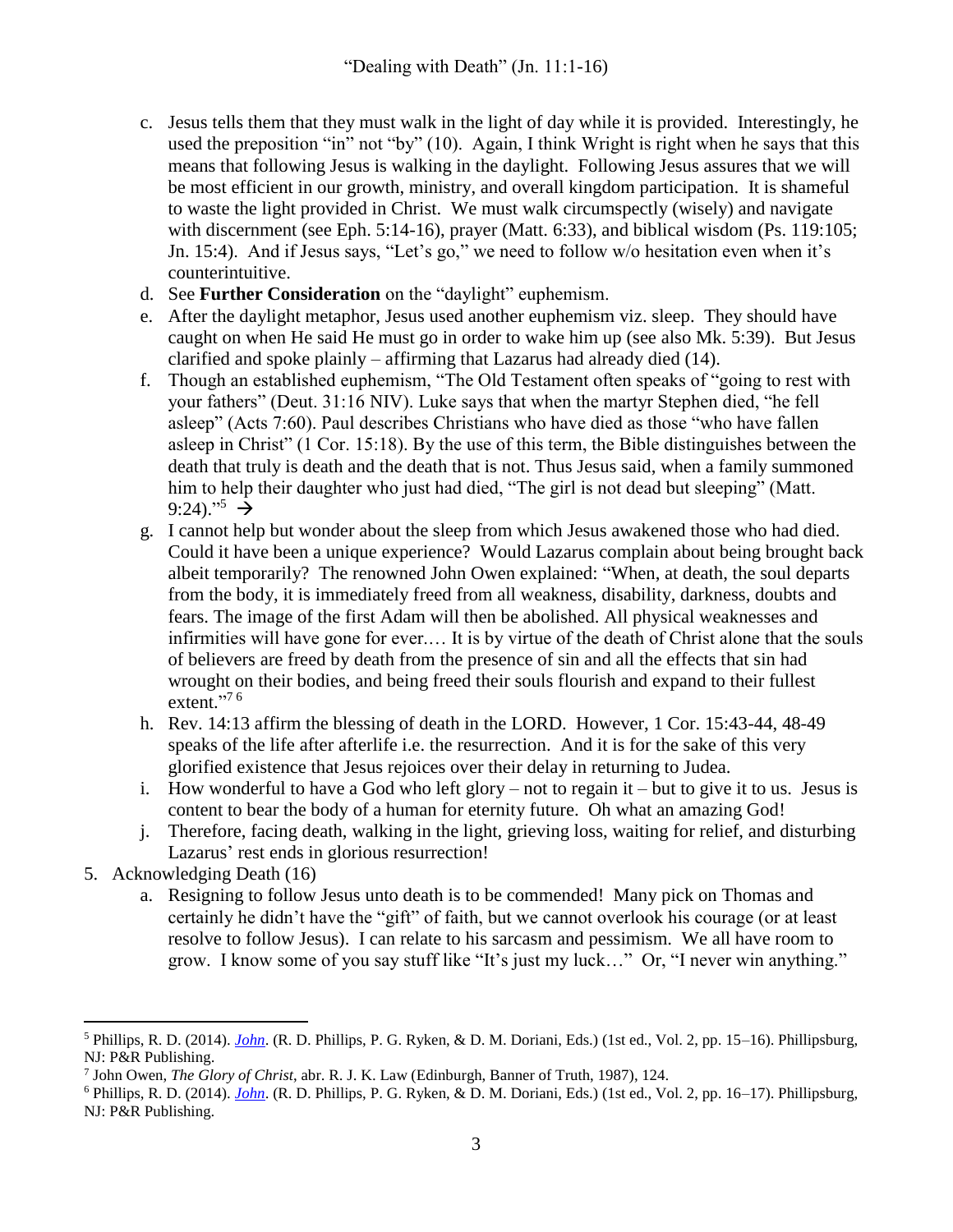- b. As far as Thomas is concerned, the sickness of Lazarus *is* "toward death," both for Lazarus himself and for Jesus and the disciples—consequently *not* "for the glory of God." His is a counsel not of faith but of unbelief and despair, for he has failed to grasp either the prospect that "the Son of God might be glorified" (v. 4), or the meaning of Jesus' promise that "I am going that I might wake him up" (v. 11).<sup>53 7</sup>
- c. Thomas may have expected the worst but He followed Jesus and was thus walking in the light! In my view, it's better than looking at life with rose colored glasses and then being shocked when you are called to make a great sacrifice.
- d. Death is a reality we must face! It's not that we have to "come to terms with death," i.e. be on accepting terms of it as having the final say and that it's just a natural part of life. Maybe fallen life but not eternal life. Jesus didn't come to terms with death but faced it down and overcame it.
- e. Col. 1:24. What is lacking in Christ's afflictions? Our part! Phil. 1:29.
- f. Is Jesus to do all the suffering and sacrificing? Matt.  $16:24-26 =$  Dying to Live.
- g. Rev. 12:11. Jn. 8:51. Once you're not afraid to die, you can truly live.

## **Further Consideration:**

## Daylight

**9–10** In his longest speech so far here on the other side of the Jordan, Jesus replies, "Are there not twelve hours of the day?<sup>22</sup> If someone walks in the day, he does not stumble, because he sees the light of this world. But if someone walks in the night, he stumbles, because the light is not in him." On the face of it, this is simply a long and elaborate way of saying, "My hour has not yet come" (2:4; see also 7:30 and 8:20). At the same time it echoes what he said to these same disciples earlier in the presence of the man born blind, about the need to "work the works of the One who sent me as long as it is day. Night is coming when no one can work" (9:4). The point is the same here. The "hour" of Jesus' death is drawing ever nearer. When it is finally announced (12:23, 27; 13:1), it will come as no surprise but as something signaled well in advance. But until then, Jesus is perfectly safe. Just as at the Cana wedding, there is still time to act (see 2:4), and just as in the case of the man born blind, there is still "work" to be done (see 9:4–5). Only when "night" comes (see 13:30) is Jesus in danger. $8$ 

## PC:

Because all have sinned, death visits all of us (Ro. 5:12; 6:23). Death is not natural but rather a result of our fallen nature's curse. Though 10 out of 10 people die, we don't have to fear death. It has been defeated for us by the Savior. The key to living life is, however, to die to self. The fruit of peace can only be acquired with the death of the seed. As it is buried, the seed is no more; but from the soil rises a

 $\overline{a}$  $53$  Although the reader is not yet aware of it, Thomas's pronouncement (v. 16) is consistent with his character as revealed in later passages. His acknowledgment that "Lord, we don't know where you are going. How can we know the way?" (14:5) renders suspect the notion that his willingness to travel with Jesus implied any real understanding of Jesus' mission. And his determination not to believe the testimony of his fellow disciples to Jesus' resurrection (20:24) confirms his failure to understand the necessity "that the Son of God might be glorified." This rather consistent development of Thomas's character makes his final confession, "My Lord and my God!" (20:28) all the more striking as a turning point.

<sup>7</sup> Michaels, J. R. (2010). *[The Gospel of John](https://ref.ly/logosres/nicnt64jn3?ref=Bible.Jn11.16&off=2710&ctx=+glorified%E2%80%9D+(v.+4).+~As+far+as+Thomas+is+)* (p. 625). Grand Rapids, MI; Cambridge, UK: William B. Eerdmans Publishing Company.

 $22$  "Twelve hours" because "the day" does not mean a twenty-four-hour period, but rather daylight or daytime, "the period between sunrise and sunset" (BDAG, 436).

<sup>8</sup> Michaels, J. R. (2010). *[The Gospel of John](https://ref.ly/logosres/nicnt64jn3?ref=Bible.Jn11.9-10&off=0&ctx=n+more+appropriate!%0a~9%E2%80%9310+In+his+longest+)* (pp. 619–620). Grand Rapids, MI; Cambridge, UK: William B. Eerdmans Publishing Company.